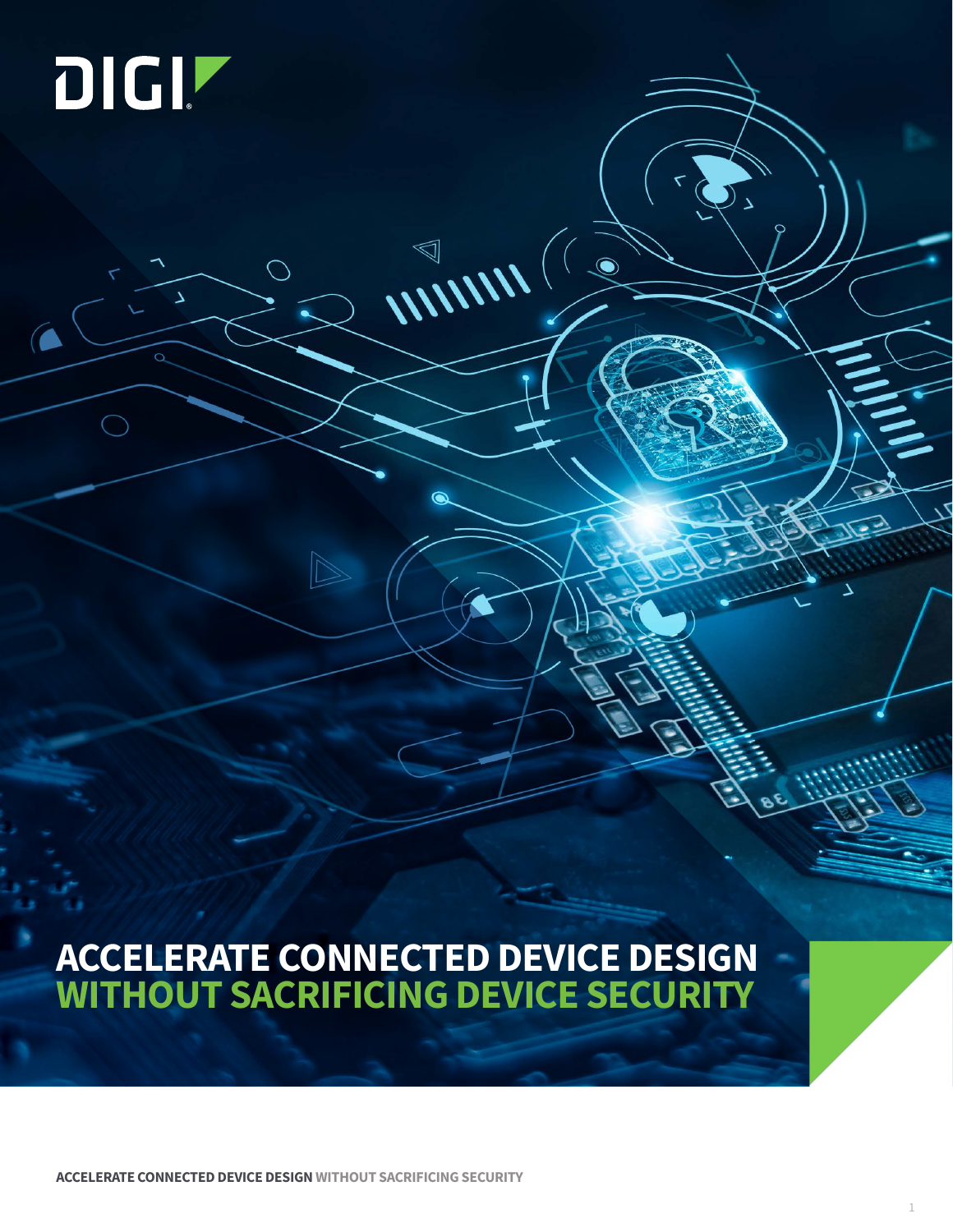

Organizations are increasingly realizing the value of deploying Internet of Things (IoT) devices to support intelligent digital capabilities for industrial and commercial use cases. Wireless devices can give organizations access to new data-driven insights, but managing these distributed systems comes with its own security challenges.

Today, IoT devices can be found everywhere — in hospitals, manufacturing plants, our homes, and our vehicles — which introduces new security risks. As a result, industrial IoT design requires product developers to adjust their design processes and priorities. In addition to product use cases and hardwaresoftware trade-offs, designs must consider requirements from the start. Ensuring that security best practices are not only implemented during design but through the entire lifecycle of a product presents additional challenges.

In this white paper, we review how organizations can take advantage of system-on-module (SOM) solutions that provide building blocks for designing secure connected products. But first, we need to consider the unique security threats that affect IoT devices.

#### **Challenges of Securing IoT Devices**

Designing and managing connected devices at scale is challenging, and mistakes are costly. Product development teams must consider how hardware and software limitations, use case requirements, and device lifespan affect the risk profile of the product, all while staying within budget. According to a

2021 survey on IoT Security, 96% of IT decision makers "reported their organization's approach to IoT security requires an improvement."<sup>1</sup>

Often, industrial IoT devices have long product lifecycles, which provides cyberattackers with more time to research and learn the embedded systems' vulnerabilities before the devices reach their end of life. Additionally, these devices are commonly deployed in remote locations outside of traditional IT networks and security tools, and many systems are battery powered and not always connected. This makes IoT devices more difficult to monitor and update, and more vulnerable to unauthorized access and cyberattacks.



 $1$  Source: [Palo Alto Networks, The Connected Enterprise: IoT Security Report 2021](https://www.paloaltonetworks.com/apps/pan/public/downloadResource?pagePath=/content/pan/en_US/resources/research/connected-enterprise-iot-security-report-2021)

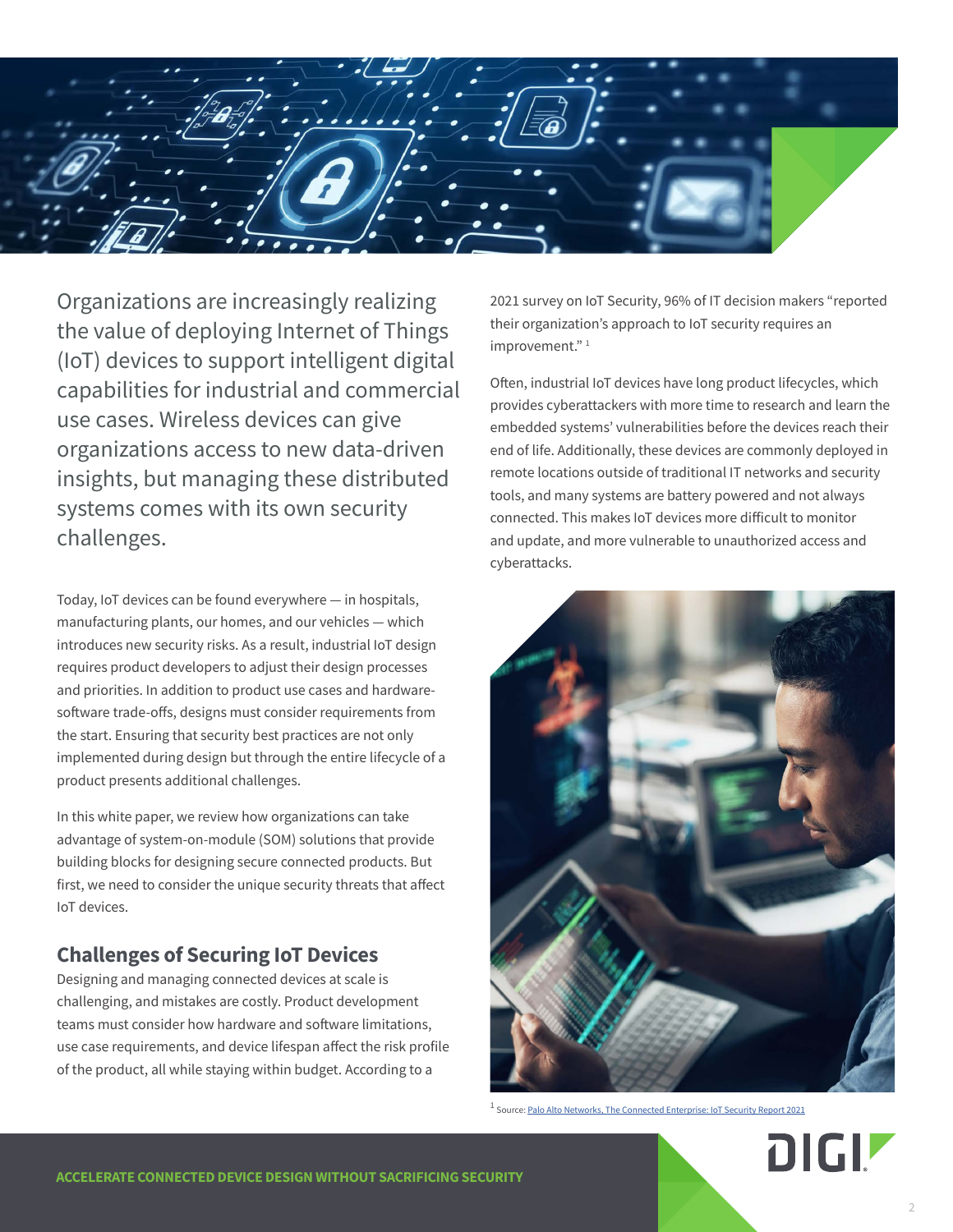

#### **Diverse Threats Affecting IoT Security**

When it comes to IoT security, product designers must assume that every asset is exposed and that attacks can happen anywhere, at any time. Vulnerabilities can be introduced during the manufacturing, commissioning, operation or maintenance of products, as well as when applications are collecting, processing or transmitting data over the network.

The assets on these devices that require security can be highly diverse, making their security strategies a more complex challenge to solve. An organization operating IoT devices at distributed sites might need to secure anything from personally identifiable information (PII) to corporate data and infrastructure to intellectual property (IP).

When these assets are left unprotected, organizations risk significant financial losses and damage to their reputation. A single data breach or cyberattack through an IoT device or network can dramatically affect an organization's operations and impact other service providers. One global survey found that 80% of organizations experienced an IoT-focused cyberattack in a single year, averaging costs of more than \$330,000 per incident.<sup>2</sup>

IoT-focused cyberattacks can occur in multiple ways, including attacks that prevent a system from booting, making critical services unavailable, or injecting malicious firmware onto embedded systems. And since these devices are often located outside the traditional data center, they are more vulnerable to physical attacks or unauthorized access to restricted resources, whether accidental or intentional. Since industrial IoT devices often have long lifecycles, their security needs to be designed with the complete lifespan in mind, including planning ways to securely purge data when decommissioning devices at the end of their lifespan.

#### **Addressing Security Challenges in the Design Process**

When implemented strategically, security should not be about doing everything you can for every product. Instead, your organization should determine what security is needed for each use case, based on the type of data involved, as well as how that data is processed, stored and transmitted.

During the design process for wireless industrial devices, product development teams must align their security strategies with the product's intended use case, environment, and functionality. Organizations should perform a risk evaluation that measures the financial impact of potential cyberattacks or breaches against the cost to protect against those risks.

When conducting a risk evaluation, product designers can use the elements of the CIA Triad<sup>3</sup> — confidentiality, integrity, and availability — as an established security framework to guide their design choices.

For example, a risk evaluation could involve asking questions like:

- **What is the risk that the device will be stolen?**
- **If that happens, what would the legal or financial impact be?**
- **What can be done to protect the system's data or IP against that risk?**
- **Would the cost of that protection be justified?**

This kind of evaluation allows product teams to assess the likelihood and significance of specific, relevant scenarios, determining which security features or capabilities best support business goals, product requirements and customer needs.

"Since industrial IoT devices often have long lifecycles, their security needs to be designed with the complete lifespan in mind, including planning ways to securely purge data when decommissioning devices at the end of their lifespan."

<sup>&</sup>lt;sup>2</sup> Source: [Irdeto Global Connected Industries Cybersecurity Survey](https://irdeto.com/news/new-2019-global-survey-iot-focused-cyberattacks-are-the-new-normal/) 3 Source: [Election Security Spotlight – CIA Triad](https://www.cisecurity.org/insights/spotlight/ei-isac-cybersecurity-spotlight-cia-triad.)

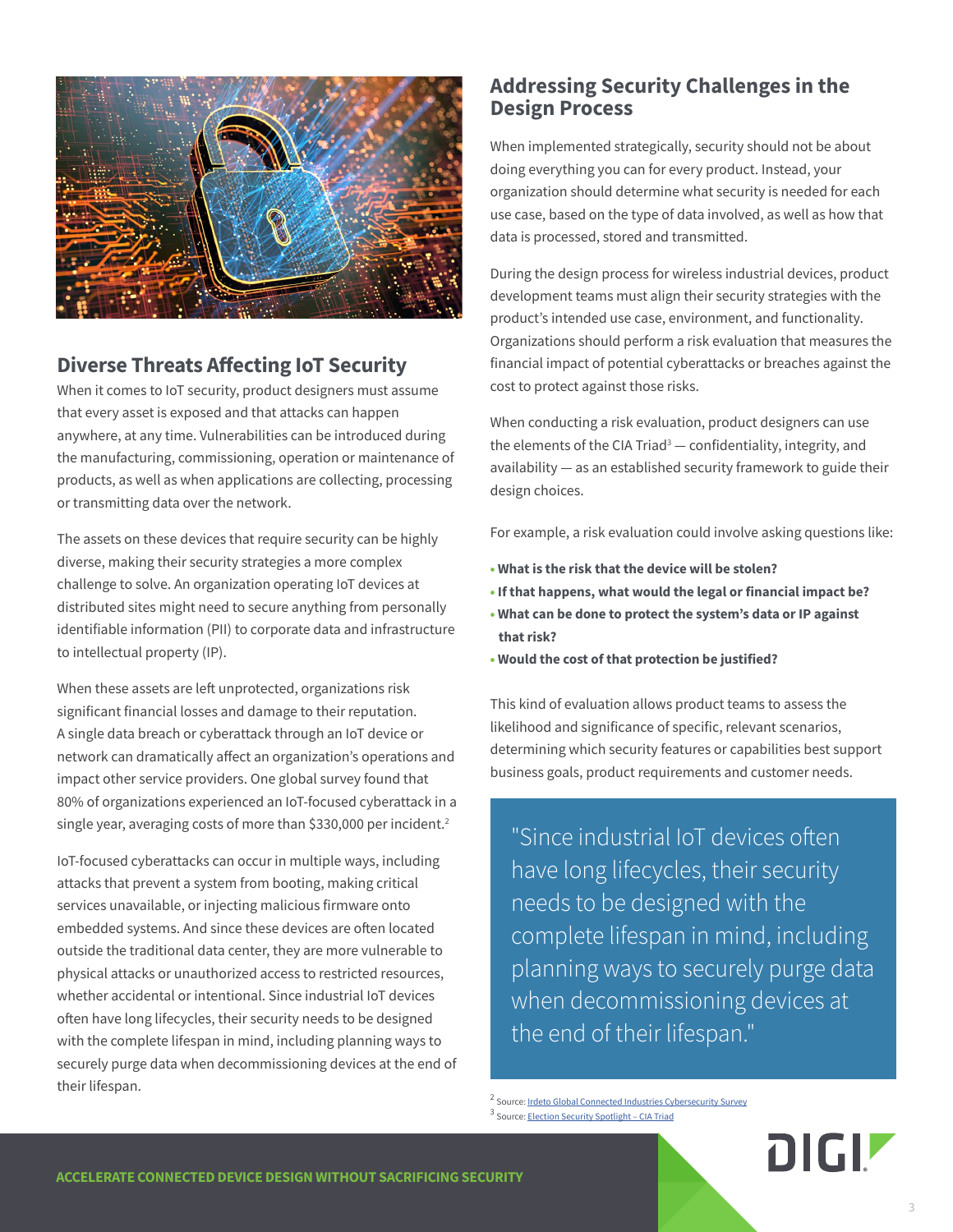#### **5 Best Practices for Designing Secure Wireless Products**

From product development to deployment to management, design teams need to keep in mind how the findings of their initial risk evaluations affect every stage of the product lifecycle. Product teams must ensure that secrets provisioned in one stage are not made vulnerable when the product progresses to another stage or environment.

Threats affecting the IoT landscape are always evolving, and security strategies and capabilities must do so as well. Thoroughly understanding your product's use case requirements and the associated risks is critical for implementing the following five best practices for security throughout the product lifecycle:

- **Defense in depth**
- **Designing for the future**
- **Crypto-agility**
- **Security by default**
- **Continuous integration**

#### **Defense in depth**

Defense in depth is a security tactic that incorporates layered security measures, including physical, technical and administrative protections. Taking a defense-in-depth approach to IoT security means implementing multiple layers of security controls placed throughout the embedded system. This redundancy serves as a fail-safe — if one layer of security fails, the system remains protected.

Imagine that an IoT device in a hospital stores and processes sensitive data. That data can be protected using tamper detection controls that monitor for unauthorized physical access to the device. With a defense-in-depth approach — such as by adding data encryption as another layer of security — the data would remain secure even if the tamper detection fails and the data stores are accessed without authorization.

#### **Designing for the future**

It's not uncommon for IoT devices to remain in use for well over 10 or 15 years. In that time, security standards for firmware and other security controls can significantly change. The hardware in your product needs to be designed to support changing security requirements over time. Otherwise, your organization risks that it will either need to replace IoT devices well before their intended end-of-life or deal with data and network breaches due to the hardware's incompatibility with modern, more demanding security measures.

Ideally, a device's embedded system can scale in terms of compute performance and available memory to keep pace with changing industry standards. Designing a system that can achieve this is a challenging feat and since you cannot foresee what those future requirements will be, crypto-agility — which we discuss next — is also an important capability.

#### **Crypto-agility**

Designing embedded systems with crypto-agility means building in support for rapid adaptations of new cryptographic primitives and algorithms. Think about security algorithms and keys in use seven years ago — the same way you would not want to rely on those protections today, you will not want to rely on today's security capabilities seven years from now.

Crypto-agility acts as a safety measure or an incident response mechanism when an installed cryptographic primitive of a system is discovered to be vulnerable. Enabling crypto-agility for embedded systems of IoT devices means organizations can react to vulnerabilities or adapt to new security standards more easily. Instead of having to make significant changes to system infrastructure, the process to deploy updated cryptographic algorithms to devices should be simple and ideally partly automated.

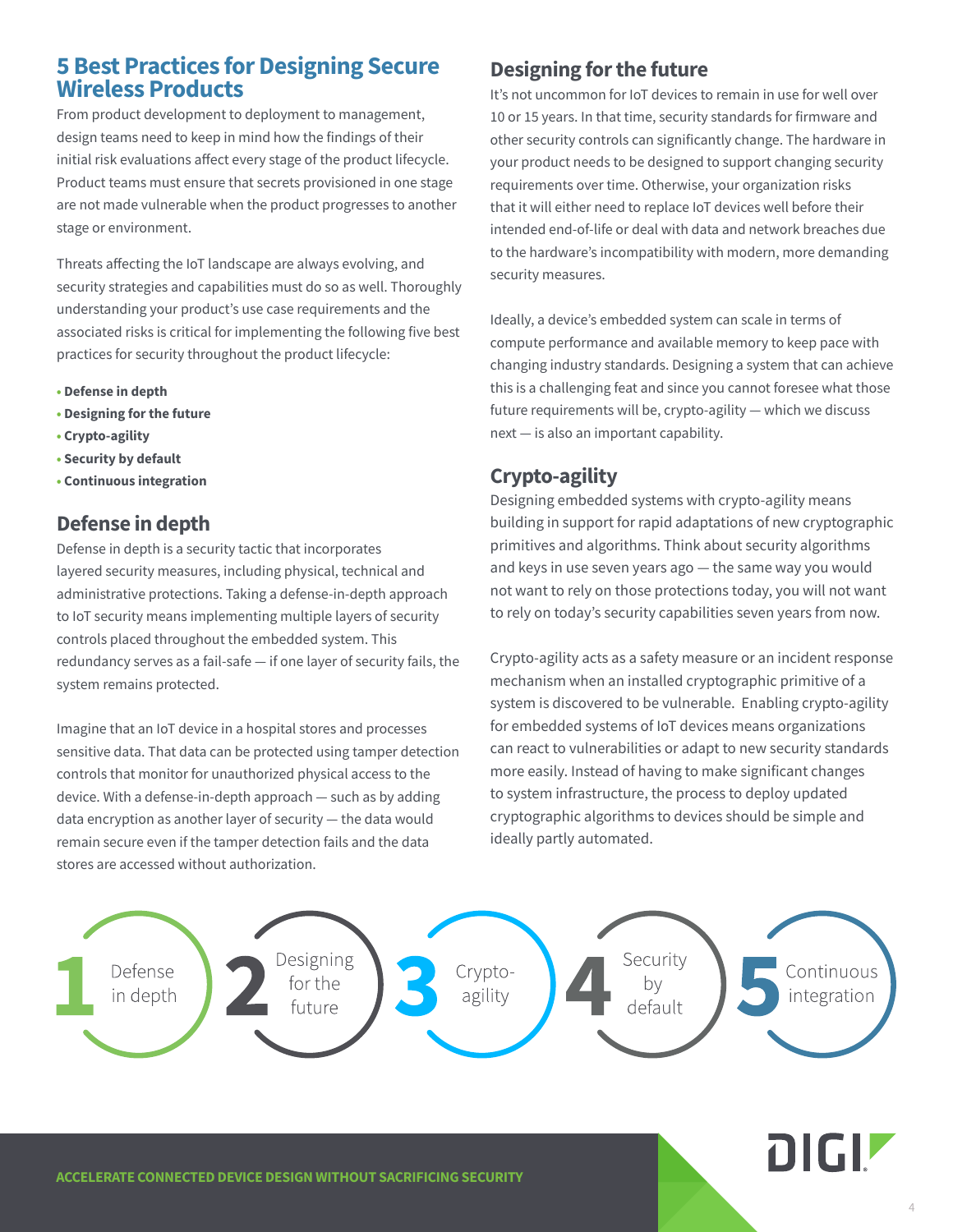#### **Security by default**

When shipped to the field, products should have the most secure configuration settings by default. But without preemptive planning and design consideration, this practice may not be sufficient. Often, the most secure configuration has poor usability, motivating users to disable those settings at their own risk. To overcome this challenge, product teams should conduct both risk analysis and usability testing during the design process.

#### **Continuous Integration Throughout the Product Lifecycle**

As previously discussed, the length of device lifespans poses a significant challenge for ensuring IoT security, which is why future-proofing and crypto-agility are such important practices to follow. An approach of continuous integration of security fixes during the lifetime of a product is essential to keep your product as secure as possible.

Your organization can use continuous integration to streamline and accelerate the patching and update process, simplifying the maintenance of your connected devices without compromising on security. There are specific methods recommended to use at the different stages of the development cycle:

**Static Application Security Testing (SAST):** With static analysis, you can assess your source code for memory leaks, unsafe operations, buffer overflows and other design conditions indicative of security vulnerabilities.

**Software Composition Analysis (SCA):** Once you have built your software, software composition analysis can be used to validate all the packages used in the build — the software bill of material — assessing them for known vulnerabilities.

**Dynamic Analysis Security Testing (DAST):** During product testing, your organization can automate dynamic analysis to conduct overall software security testing on operational devices.

#### **Interactive Application Security Testing (IAST):**

After a product release, using penetration testing and other interactive security testing can expose security holes and issues that need to be addressed in the next patch or update. Security issues uncovered during any of these tests need to be patched in the source code and updated software needs to be deployed to the device. With each patch and update, the cycle should repeat, throughout the entire life cycle of the product.



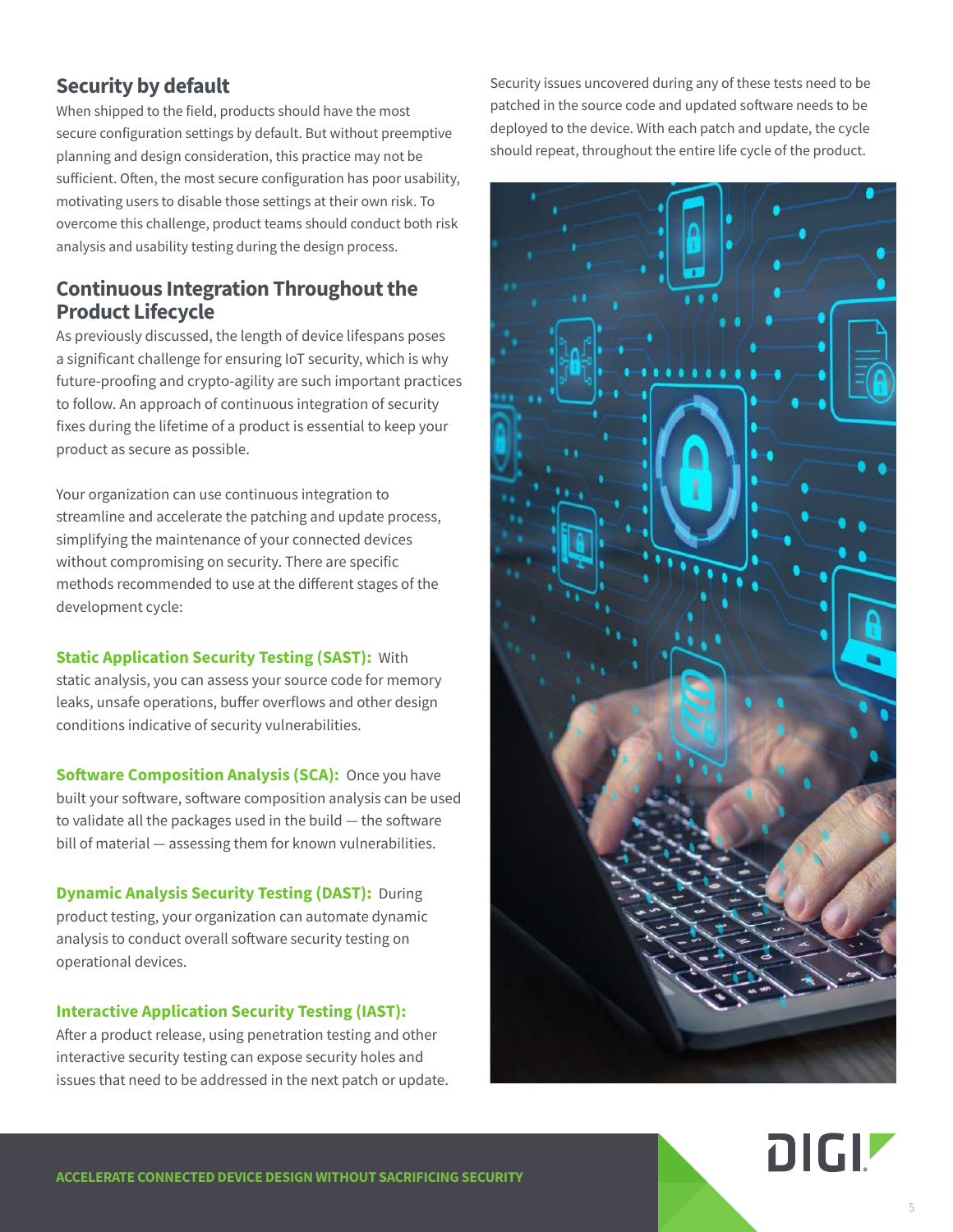#### **Digi's Approach to Wireless Device Security**

Designing secure connected devices requires a proactive approach. Due to the complexities involved and the unique skills required, many organizations lack the internal resources and expertise to implement all the best practices for scalable IoT security. However, with trusted system-on-module (SOM) solutions, organizations can have all the building blocks they need to design highly secure embedded systems for their wireless products.

Digi offers SOM solutions that help organizations secure their connected products faster and more cost-effectively. Rather than investing significant resources in building embedded systems and security features from scratch, our customers can focus on their core competencies and differentiators while designing connected devices with our trusted SOM solutions.

#### **Digi ConnectCore for a Complete SOM Development Platform**

The Digi ConnectCore® portfolio delivers more than hardware to use for your IoT device design. This complete SOM development platform includes a broad suite of capabilities that reduce time-to-market and offer remote management capabilities to monitor and maintain devices in the field. Digi ConnectCore scales with new product and security requirements and it includes a free-of-charge security stack — Digi TrustFence<sup>®</sup>, providing essential security features. A fully validated BSP, Linux and Android operating system software, development tools, wireless connectivity options, and integration with cloud services are part of the solution. In combination with Digi ConnectCore, your organization can also use Digi XBee® to extend the secure wireless communication capabilities in your products.

With Digi TrustFence, your organization can implement proactive, built-in security that simplifies your product design process. Digi TrustFence is a security framework that guides you through implementing features like secure boot, secure firmware updates, encrypted file system and certificate management. This framework is scalable and upgradable, supporting long lifecycles and addressing common security implementation challenges.



Digi XBee provides simple, flexible wireless connectivity options for your IoT devices. Digi XBee modules can be used without any additional microcontroller or host processor, or they can be connected to a Digi ConnectCore SOM, delivering additional wireless connectivity options for your products. Digi XBee is easy to use and pin-compatible, simplifying the update process and making your products future-ready.

By leveraging our common platforms and software environment, you can quickly integrate our SOM solutions into your full range of embedded system products, all in line with your needs and budget.

#### **Hardware-enabled, Software-defined**

Digi takes a systems approach to integration, a strategy we call hardware-enabled, software-defined. We provide customers with a suite of product design and development tools that accelerate and simplify product development and design. And we partner with industry leaders to bring complete solutions to market. Digi ConnectCore, our industry-leading SOM solution, provides all the building blocks your organization needs to design a highly secure wireless product for industrial and medical use cases and maintain these in the field throughout their entire lifecycle.